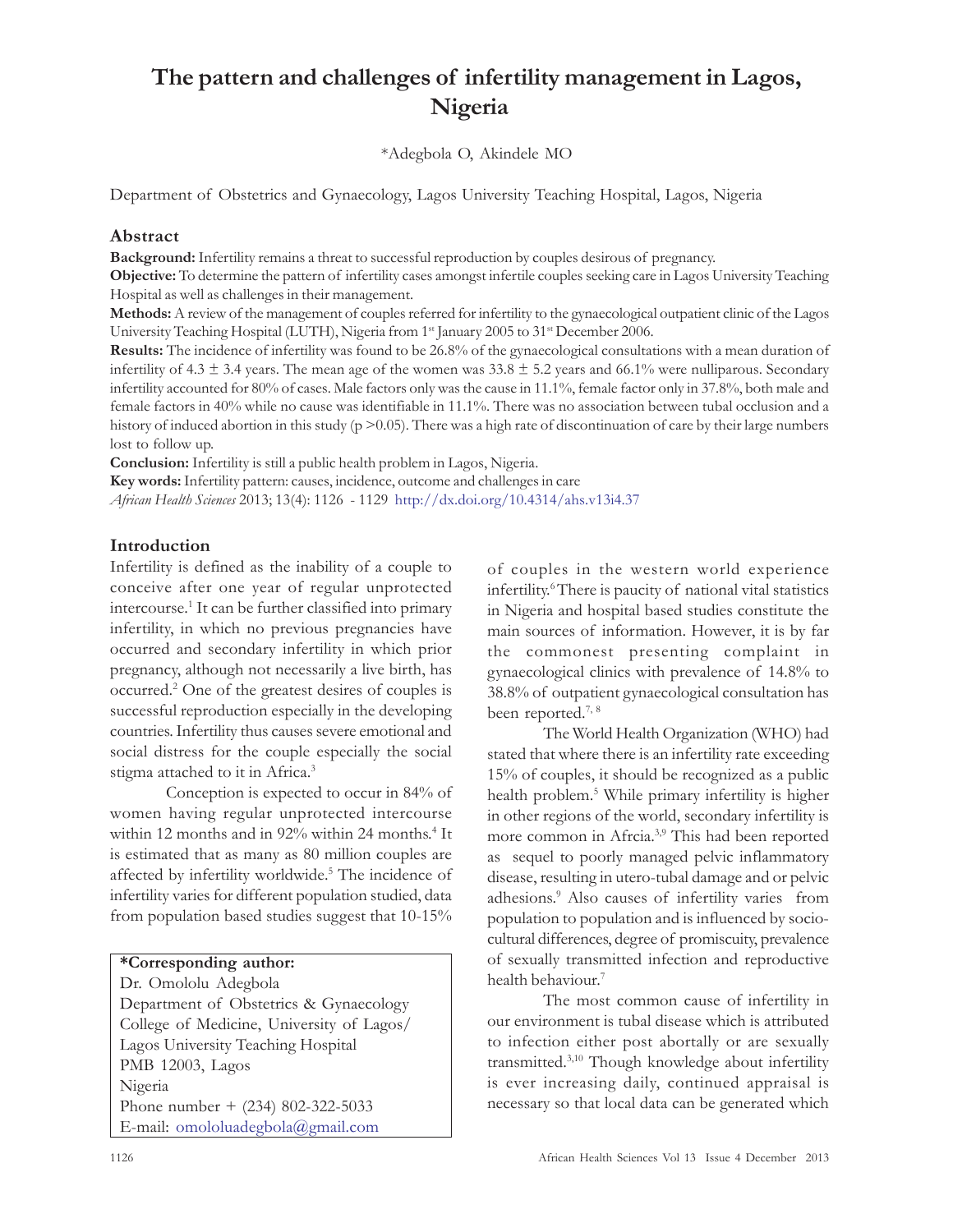would be useful in counseling, investigation, management of these couples as well as help in proper and adequate health care plan for this part of the world.

## Methods

This was a cross sectional study involving couples that presented with infertility at the gynaecological outpatient clinic of the Lagos University Teaching Hospital (LUTH), Nigeria for the first time from 1<sup>st</sup> January 2005 to  $31<sup>st</sup>$  December 2006. They were evaluated and followed up till 31<sup>st</sup> December 2008 when the study ended.

Only data from couples with inability to conceive after one year of regular unprotected coitus were analyzed and presented in this study. Relevant data noted included age, parity, duration of infertility, history of induced abortions, results of ovulation tests, results of seminal fluid analysis, tubal patency test as well as treatment given and outcome of management. In LUTH, Human Immunodeficiency Virus (HIV) status is not routinely assayed for, in couples seeking infertility management except there is clinical evidence suggestive of immunodeficiency and as such the HIV status of the clients was not ascertained.

Ovulation was assessed by mid luteal phase progesterone. Other hormones measured at the mid luteal phase included prolactin, oestradiol, follicle stimulating hormone and luteinizing hormone. Thyroid function test was done when there was clinical evidence of thyroid dysfunction. Male factor assessment was based on seminal fluid analysis. At least two seminal fluid analysis result done at least 4 of 6 weeks apart and the criteria used was that of the World Health Organization (WHO) as contained in the manual on human sperms. <sup>11</sup> The study was in accordance with the ethical standard of the Lagos University Teaching Hospital, Nigeria. A patient was said to be lost to follow up if not seen again at the outpatient clinic for six months from the last visit. The statistical analysis was performed using Epi-Info. A p value of <0.05 was considered significant.

### Results

There were 2724 new patients that presented at the gynaecological outpatient clinic during the study period. Seven hundred and thirty of them were cases of infertility, thus giving an incidence of 26.8%. Of the 730 cases, 404 (55.3%) case notes could be retrieved from the medical records department and these were the ones analyzed. One hundred and forty (34.7%) of these 404 absconded after the first initial visit and never returned for follow up thereafter. Of the 264 (65.3%) patients who continued, 13  $(4.9\%)$  were able to achieve pregnancy,  $2(0.7\%)$  were referred to centers with facilities for assisted conception, 39 (14.8%) were still attending the gynecological clinic for follow up while 210 (79.5%) were lost to follow up, that is not seen 6 months from the last visit as at  $31<sup>st</sup>$  December 2008 when the study ended.

Ninety (34.1%) of the 264 couples had the three basic investigations done (tubal patency test, seminal fluid analysis and hormonal assay). The others had one, two or no investigations done for reasons ranging from financial constraint, husbands refusing to do seminal fluid analysis and other reasons best known to the couples.

Of the 404 women whose case records could be retrieved, the mean age was  $33.8 \pm 5.2$  years (range 20-49 years) with 365 (90.4%) of low parity (0 and 1) as shown in table I. The mean duration of infertility was  $4.3 \pm 3.4$  years (range 1-25 years) with the duration of infertility highlighted in table 2. Three hundred and twenty three (80%) were cases of secondary infertility while 81 (20%) were cases of primary infertility.

Table 1: Parity distribution of infertile patients

| Parity | Frequency | Percentage |
|--------|-----------|------------|
|        | 267       | 66.1       |
|        | 98        | 24.3       |
| 2      | 31        | 7.7        |
| 3      |           | 1.7        |
|        | 1         | 0.2        |
| Total  | 404       | 100.0      |

| Duration  | Frequency | Percentage |
|-----------|-----------|------------|
| (years)   |           |            |
| $1 - 5$   | 297       | 73.5       |
| $6 - 10$  | 81        | 20.1       |
| $11 - 15$ | 24        | 6.0        |
| $16 - 20$ |           | 0.2        |
| $21 - 25$ | 1         | 0.2        |
| Total     | 404       | 100.0      |

Mean  $4.3 + 3.4$  years

Among the 90 couples that completed the three basic investigations, male factor was solely the cause of infertility in 10 (11.1%); female factor only in 34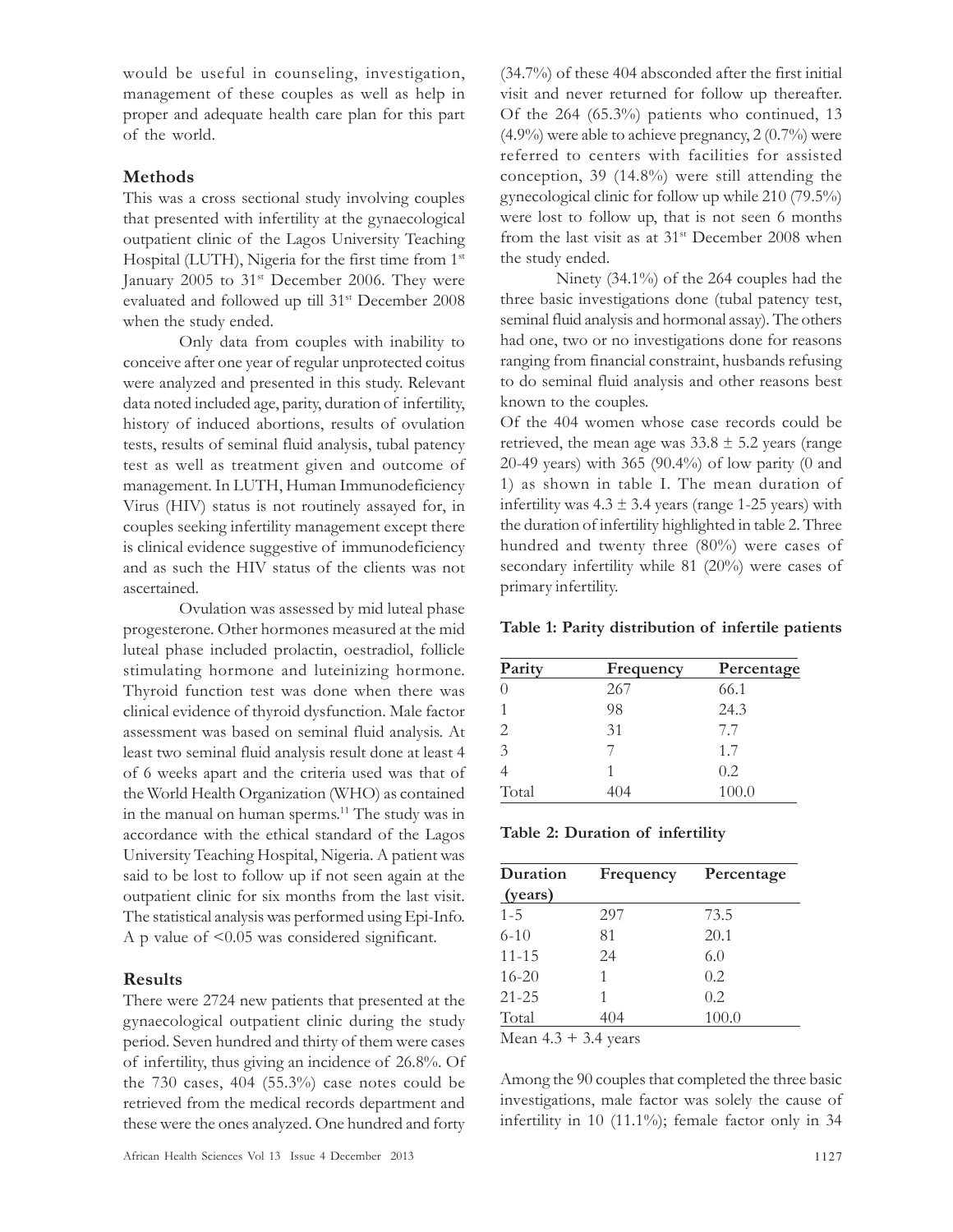$(37.8\%)$ ; both male and female factors in 36  $(40\%)$ and no identifiable causes in 10 (11.1%) couples. Out of the 34 couples with female factor only infertility, 8 (23.5%) had tubal factor as the cause, 11 (32.4%) was as a result of hormonal abnormalities while the remaining 15 (44.1%) was as a result of a combination of tubal, hormonal and uterine abnormalities.

Of the 179 women who had hysterosalpingography done sixty eight had tubal occlusion (either unilateral in 27 cases or bilateral in 41 cases) of which 42 had at least one previous history of induced abortion. One hundred and eleven had bilateral tubal patency, out of which 52 had a history of at least one previous induced abortion. This was however not statistically significant ( $p$  > 0.05).

Of the 152 women who had hormonal assay, 62 (40.8%) was normal, 50 (32.8%) had hyperprolactinaemia only, 20 (13.2%) had anovulation unrelated to hyperprolactinaemia (evidenced by low midluteal progesterone and normal prolactin level), 14 (9.2%) had hormonal assay suggestive of polycystic ovarian syndrome while 6 (4%) had pattern suggestive of premature ovarian failure.

Of the total of 148 men that had seminal fluid analysis, 69 (46.6%) were normal, 48 (32.4%) had oligospermia, 9 (6.1%) had oligospermia and asthenozoospermia, 17 (11.5%) had asthenozoospermia while 5 (3.4%) had azoospermia.

Of the 264 couples who were followed up, they were treated based on the identified aetiological causes with ovulation induction with clomiphene citrate and use of dopaminergic drugs like bromocriptine being the commonest treatment offered for anovulation and hyperprolactineamia respectively.

# **Discussion**

The incidence rate of 26.8% found in this study is higher than 14.8% quoted in a similar study done in southwestern Nigeria.<sup>7</sup> It is also higher than 10% -15% of couples in the western world that was reported to experience infertility. 6

The mean duration of infertility before presentation was  $4.3 \pm 3.4$  years. This is slightly higher than the mean duration of  $3.38 \pm 1.65$  years in one study,<sup>7</sup> but lower than  $7.5 \pm 6.0$  years in yet another study.<sup>9</sup> The difference might be due to socio-cultural factors in different regions of the country as well as the fact that couples with infertility do not seek specialist care first. They would rather present first to general practitioners, wait passively or seek unorthodox care like traditional medical practitioners or healers before presenting to a specialist.

The mean age of the women at presentation was  $33.8 \pm 5.2$  years. This was higher than  $28.3 \pm 6.0$ years in a study <sup>9</sup> which can be attributed to cultural differences in age at marriage. Secondary infertility occurred in as high as 80% of couples in this study which is similar to other studies where secondary infertility accounted for  $63.3\%$  and  $78.3\%$ respectively. This is different from the western world experience where incidence of primary and secondary infertility is almost at per at 50% each.<sup>6</sup>

Male factor accounted for 11.1%, female factor 37.8%, unexplained infertility for 11.1%, while a combination of male and female factors accounted for 40% of cases. This result is different from the study done in the Northern part of the same country where female factor solely accounted for 31.3% and was the commonest cause, male factor only 28.6%, both partners in 30.0% and in '7.9% it was unexplained while in 2.2% spontaneous pregnancy occurred during the period of investigations.

It is also different from another study done in the southern part of the country where female factor only was the commonest cause and accounted for 51.8%, male factor only 26.8% and both partners in 21.4%.<sup>7</sup> It is also equally different from the pattern described in the western world where it has been noted that male partners are directly responsible for 25% of causes of infertility and is thought to play a contributory role in another 25%.<sup>6</sup> The difference might be due to environmental factors like stress which can affect ovulation, exposure to toxins which can affect both male and female fertility and sexually transmitted infections. Exposure to these factors varies among different communities.

Fifteen (44.1%) of the couples that had female factors only infertility had a combination of hormonal, uterine abnormalities and tubal occlusion, while 11 (32.4%) were due to hormonal abnormalities alone and 8 (23.5%) were as a result of tubal occlusion. Uterine factor was not solely responsible for female factor infertility in this study. This differs from another study in the northern part of the same country where tubal occlusion accounted for as high as 63.6% of the female factor infertility. 8 This difference might be attributed to the fact that Lagos, being an urban centre has higher safe abortion practices, awareness about prevention and prompt treatment of infection.<sup>12</sup> This may also explain the finding in this study showing no association between